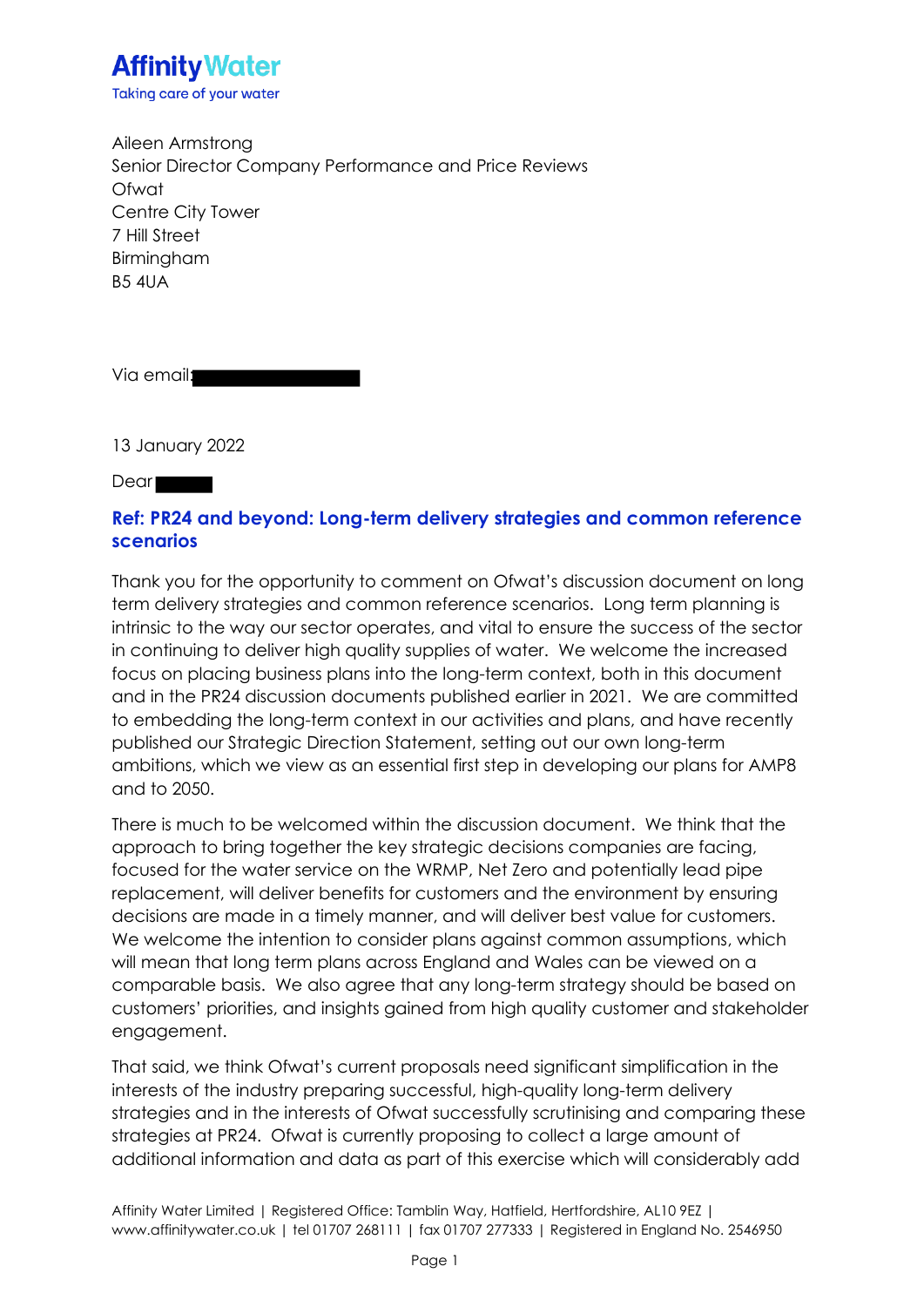# **Affinity Water** Taking care of your water

to the regulatory burden. We want to be assured that the additional information is required and is the minimum needed to meet the purpose of the exercise.

We note some overlap with the WRMP process, a process which has developed over multiple regulatory cycles and is now well established. We also note there is a misalignment in timetables, so that we will be unsighted on Ofwat's final proposals as we prepare our draft WRMP. We seek reassurance that Ofwat does not intend their proposals for long term strategies become overly burdensome for companies who have existing obligations under the WRMP process.

We have a number of comments on the detail of the proposals set out in the document, which we set out in an annex to this letter. We also set out an alternative which we think delivers the primary objective of transparency about the key decision points and alternative pathways available, while remaining proportionate for companies.

We propose that companies should set out between two and four pathways, perhaps limited to a core pathway with alternatives for a more challenging and a more benign future. We think, pragmatically, there would be one pathway for AMP8, with options and key decision points included for AMP9 and AMP10.

The scope of the pathways would include WRMP and the path to Net Zero. We think there may be some merit in including a separate pathway focused on lead if significant ambition for lead replacement is included in Defra's final Strategic Priorities Statement. We think this should be separate as the scenarios to test that pathway against would be very different to those for WRMP and Net Zero, as alternative pathways would be shaped by Government policy, geopolitical conditions (for example affecting the availability and cost of chemicals for dosing) and customer acceptance of the disruption involved within their properties rather than factors such as climate change and population growth.

We propose that within the scope of the pathways there would be a materiality threshold. This could be set at £100m totex, in line with the DPC threshold. This would allow the pathways to be useful for potential DPC investors to assess the viability and risk profile of potential investments. Alternatively, the threshold could be based on a cost:RCV ratio, or threshold increase in RCV such that the scope was of a similar proportion for each company, regardless of company size.

We think the scenarios should be few in number, and based on two axes of influence, environmental and societal. The environmental aspect would describe a range of potential outcomes from low environmental health, where the environment is deteriorating in terms of quality and quantity, and a high environmental health outcome, where it is high quality and continuing to improve. The societal aspect would similarly show a range from low to high quality outcomes, and the two axes combine to produce four scenarios, each distinctly different but credible. This approach would have the advantage of making the scenarios cover a much wider range of potential future outcomes, whereas currently we think some of the 'high' and 'low' parameters set out in the discussion document are relatively narrow.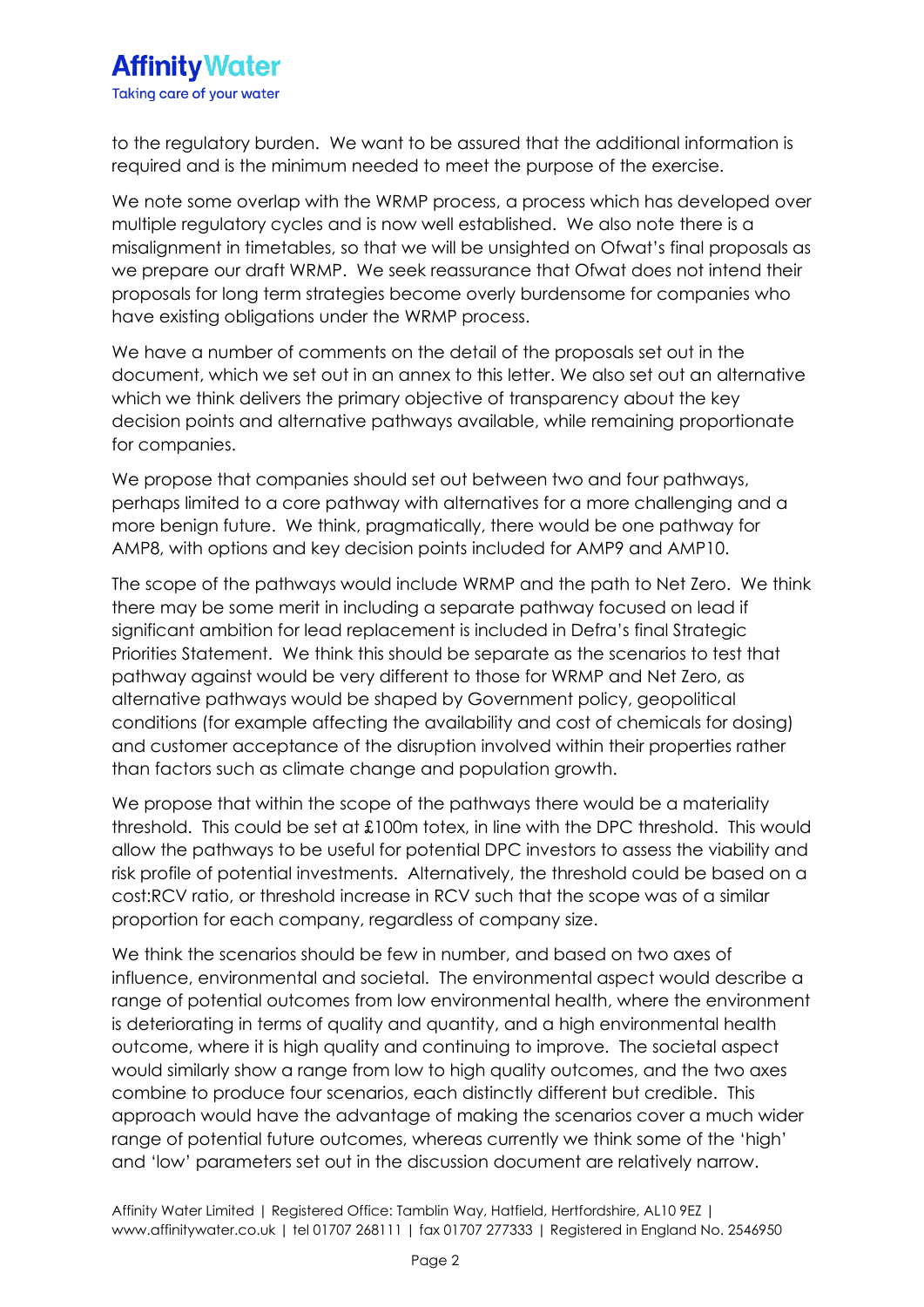

We agree that it is important to understand the impact on customer bills of companies' future investment, and we think setting out the bill increment in terms of an incremental increase to the nearest pound (all other things being equal in botex) would be the most useful information that both customers and policy makers can be consulted on. We think it is important not to create spurious accuracy with projections over 25 years to the penny, and in the absence of any of the other significant drivers of customers actual bills such as capital maintenance and inflation. We also think the current data table proposal suggests that the total bill is being forecast under the core scenario and each adaptive pathway, when this is not in fact the case.

We hope that these thoughts are useful contributions to Ofwat's thinking in this area. We would be very happy to continue further discussions with Ofwat and to participate in further industry workshops or working groups on this topic.

In summary, while we fully support and agree with the principle that companies should place their business plans in the context of the long term, we have concerns over the complexity, the substance of the proposals and the process that has been followed. As mentioned above, we set these out in an annex to this letter.

We recognise the importance of this issue to the future of the sector, and are keen to work with Ofwat to develop a pragmatic and effective long-term framework within which PR24 can be placed.

As always, we would be very happy to meet to discuss our comments further, and look forward to future engagement with Ofwat on this topic.

Yours sincerely,

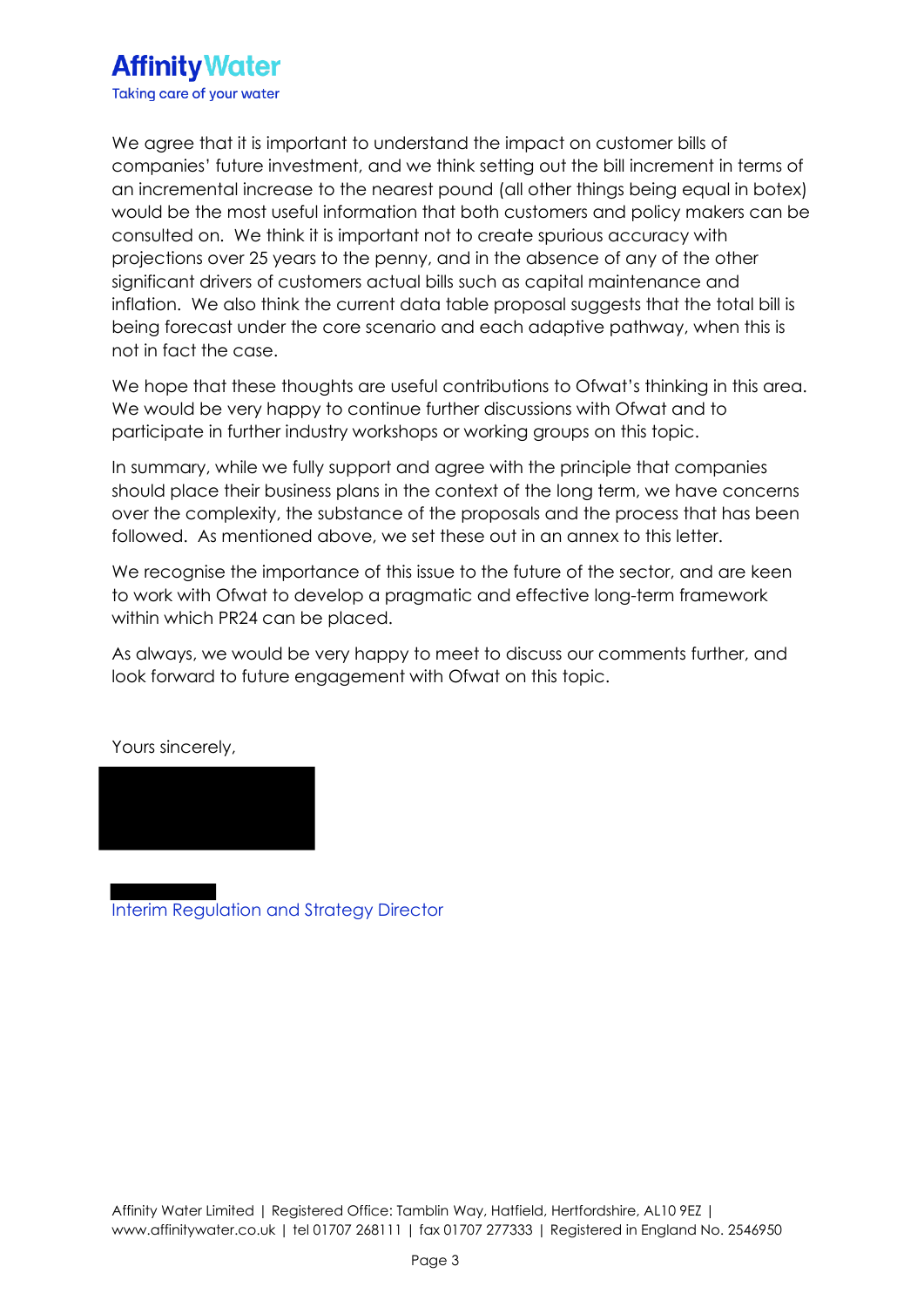### **Annex**

In this annex we set out our concerns over Ofwat's current proposals for long term strategies and scenarios, and proposals for a workable long term delivery strategies and common reference scenarios framework.

### **Key assumption – limiting to enhancements only**

We are concerned to see that the framework focuses on enhancement expenditure only. This is problematic for a number of reasons. We suggest a number of workarounds that will make it clearer that the long-term delivery strategies only cover part of our business.

First, any discussion of impact on customer bills will be misleading, as under half of totex will be represented. We think it is potentially unhelpful to create profiles so far into the future, that are not representative of the actual bills customers will experience, once base expenditure and inflation are taken into account. Hence, we think it is important to make clear that the analysis is indicative (subject to future decisions about pathways and future decisions about expenditure that is not in scope of the planning exercise) and is presented in real terms, base year prices. We note that the environmental and societal factors that are likely to influence enhancement expenditure are also likely to influence our activities in base expenditure.

Second, we think there will need to be an assessment of base investment for the enhancements we are considering within our PR24 long term scenario planning (e.g. leakage and PCC), because the data tables require companies to split performance projections between those anticipated from base and those anticipated from enhancement investment. To understand the performance anticipated from base over 25 years, which we think Ofwat intends to do as part of this long term planning exercise, companies will need to forecast the overall expenditure associated with that performance and split it between base and enhancement. If the scope is limited to some or all of the enhancement expenditure, we think an appropriate caveat in the presentation of the bill increments is needed to avoid misleading customers and policymakers. For example, pounds increase due to enhancements, or present an itemised set of bill increments due to WRMP, net zero, and potentially lead pipe replacement. The presentation needs to caveat that only a subset of the total running costs are included in the increments presented. We think that presentation of a bill increment in pounds (to the nearest pound to avoid spurious accuracy) is more helpful than a percentage increment which may imply that we are forecasting the total bill.

We note that the environmental and societal factors that are likely to influence enhancement expenditure are also likely to influence our activities in base expenditure. As we have set out in our letter dated to Ofwat cost Assessment Working Group – Forward Looking Capital Maintenance) we strongly believe that capital maintenance investment will need to increase in the long term. To exclude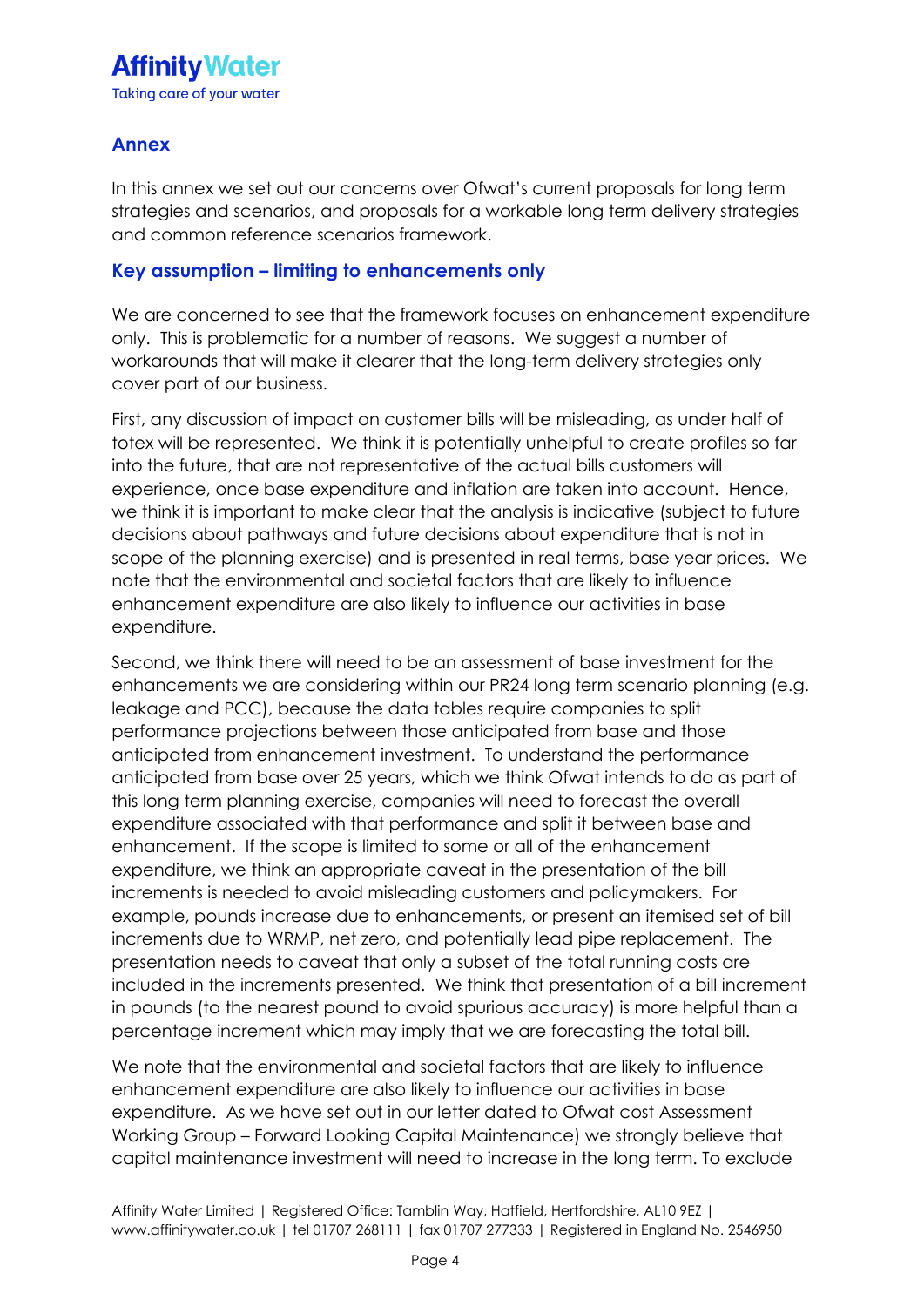the base expenditure forecasts long-term, further mislead customers and stakeholders over the potential bill impacts. We think this should be mitigated by making clear what is included and excluded in both companies' and Ofwat's presentation of the long term delivery strategies, potentially by presenting itemised bill impacts in pounds for each investment area in scope, and by avoiding percentage increments. The current references to "average total bill" in the block descriptions in Table LS7 are incorrect and misleading.

However, if the focus is to remain on enhancement, we think it should be clear which parts of enhancement are to be included.

**For these reasons, we think that bills should be represented as pounds increments for specific areas of enhancement expenditure to the increment due specially to that enhancement to the nearest whole pound. The current labelling in the table implies that this is an overall bill impact (when the scope is not all of the expenditure) and the values required in the data tables are too granular, to the penny. We also think that the enhancement investment within scope should be clarified to ensure these proposals are focused on material investments with significant decision points over the 25-year time horizon.**

#### **Long term delivery strategies**

We welcome the opportunity to set out our PR24 plans within the context of our long-term ambitions. We have recently refreshed our Strategic Direction Statement and set out our long-term ambitions, work that was underpinned by customer and stakeholder engagement. We see this as the first important step in developing our PR24 strategies and plans.

We agree that our purpose, vision and strategies should always be driven by our customers' views and preferences. We recognise the difficulty in engaging with customers on long term, uncertain plans and potential outcomes, and welcome Ofwat's acknowledgement of that in the document.

In order to reduce the risk of discussion on strategies being diverted by conflicting customer research, we think Ofwat should consider increasing the scope of the national research currently being scoped for PR24 to include a long-term element, to help gain a national view of what the priorities should be for companies over the long term.

We agree that the components Ofwat has set out for strategies are necessary and useful. However, we have a number of concerns about the potential implications for the detail of Ofwat's proposals.

We agree that companies should set out a core pathway with defined triggers to move between pathways. However, we are concerned over the implicit assumption that only investment needed to meet short-term needs, the requirements set out in the low scenarios and limited preparation for other outcomes should be included. This implies that the current trajectory and short-term outcomes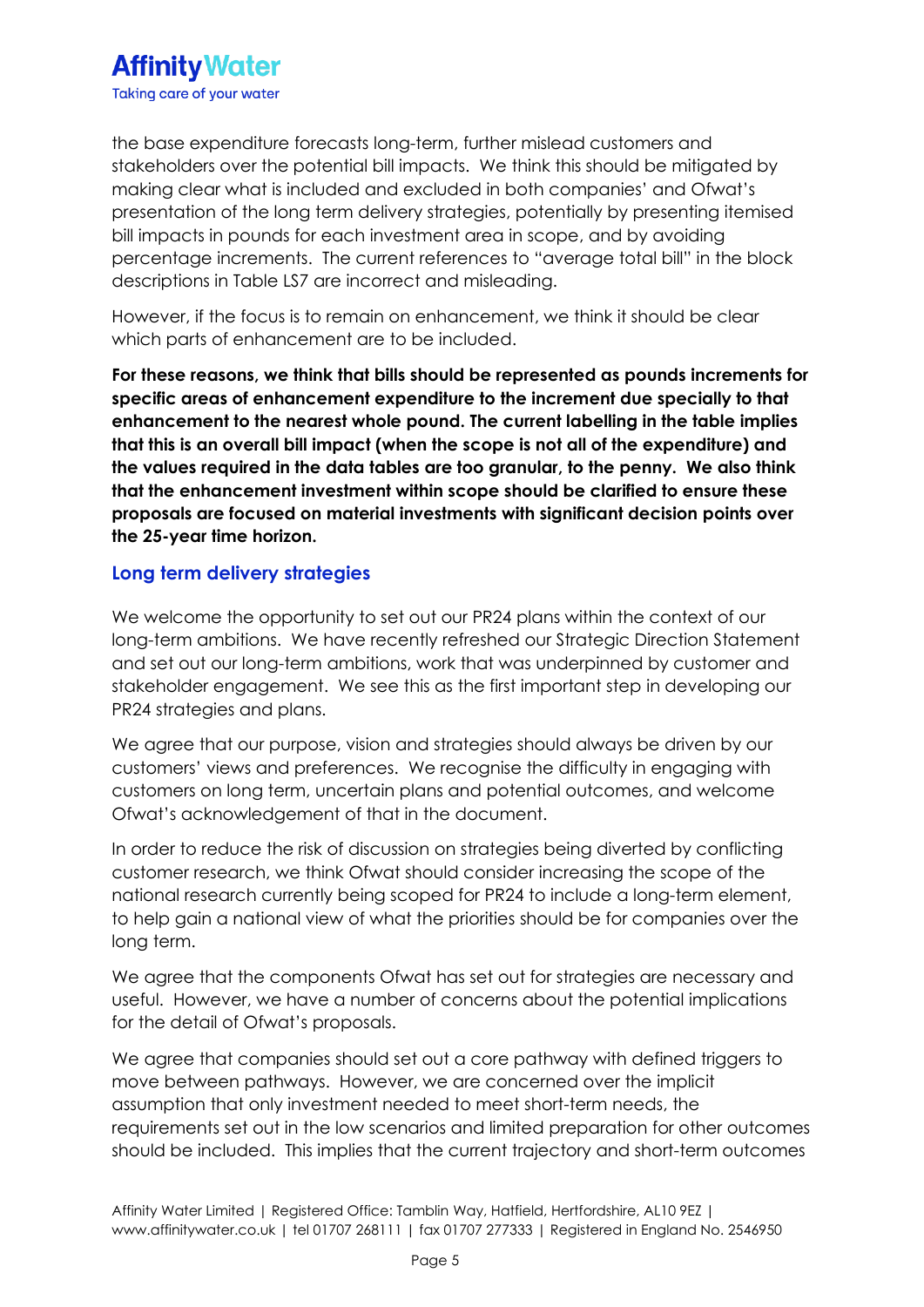

follow the low scenario, and there is no assessment as to whether that is justifiably the case. We do not think Ofwat can do this alone. It is for the Environment Agency, DWI, Ofwat, CCW, Government and the industry in partnership with customers and other stakeholders to understand the detailed requirements including the required level of ambition, which are likely to vary for each company. These requirements will take time to develop and need to be owned by companies who may not consider that Ofwat's definition of the core pathway matches theirs.

Ofwat's assumption is contrary to what we hear from our customers and stakeholders about their expectations of us. They do not want us to deliver the bare minimum. They want us to use our unique position as regional suppliers to deliver a service intrinsically linked to the environment, to go above and beyond and create real value for customers and communities. We think that constraining companies to the lowest scenario restricts our ability to deliver those expectations.

**For these reasons we think that we should set out a central scenario as the core pathway, with alternatives covering both a more challenging future, and a more benign future. This will enable customers and stakeholders to provide their views through consultation on the extent to which they wish us to go further than the bare minimum.**

#### **Scope**

We think that there is a lack of clarity about the scope of investment and activity included. This is because Ofwat expects a degree of assessment of the service that can be delivered from base, which means that the scope as currently drafted involves consideration of enhancement costs and a proportion of base expenditure to deliver an assessment of the factors Ofwat has included. It is not relevant that Ofwat has not asked for reporting of the base expenditure assessment – companies will still need to undertake this to understand the cost of future performance improvements relating to the common PCs. We think that this needs to be made transparent in the guidance, and that given that a mixture of base and enhancement is being considered there is a case for considering limiting the scope to the areas of greatest material concern, regardless of expenditure type.

There is a risk that, if the scope is not limited, Ofwat will find that a very complex and granular picture emerges that is difficult for it to interpret in practice. We think that the goal should be to understand the key material items that are likely to raise significant concerns, rather than every enhancement activity on a 25-year horizon. We think that limiting the scope is likely to be required to avoid unwieldy numbers of adaptive pathways. If the guidance is left more generic, and only verbal assurance that the expectation is a limited number of adaptive pathways is given in a workshop, there is a risk that the industry will not deliver the analysis that Ofwat wants or needs.

We note that the draft SPS states that the industry should "shift towards" long term adaptive planning, which does not suggest a wholesale adoption of long-term planning across all enhancement activities is necessarily proportionate.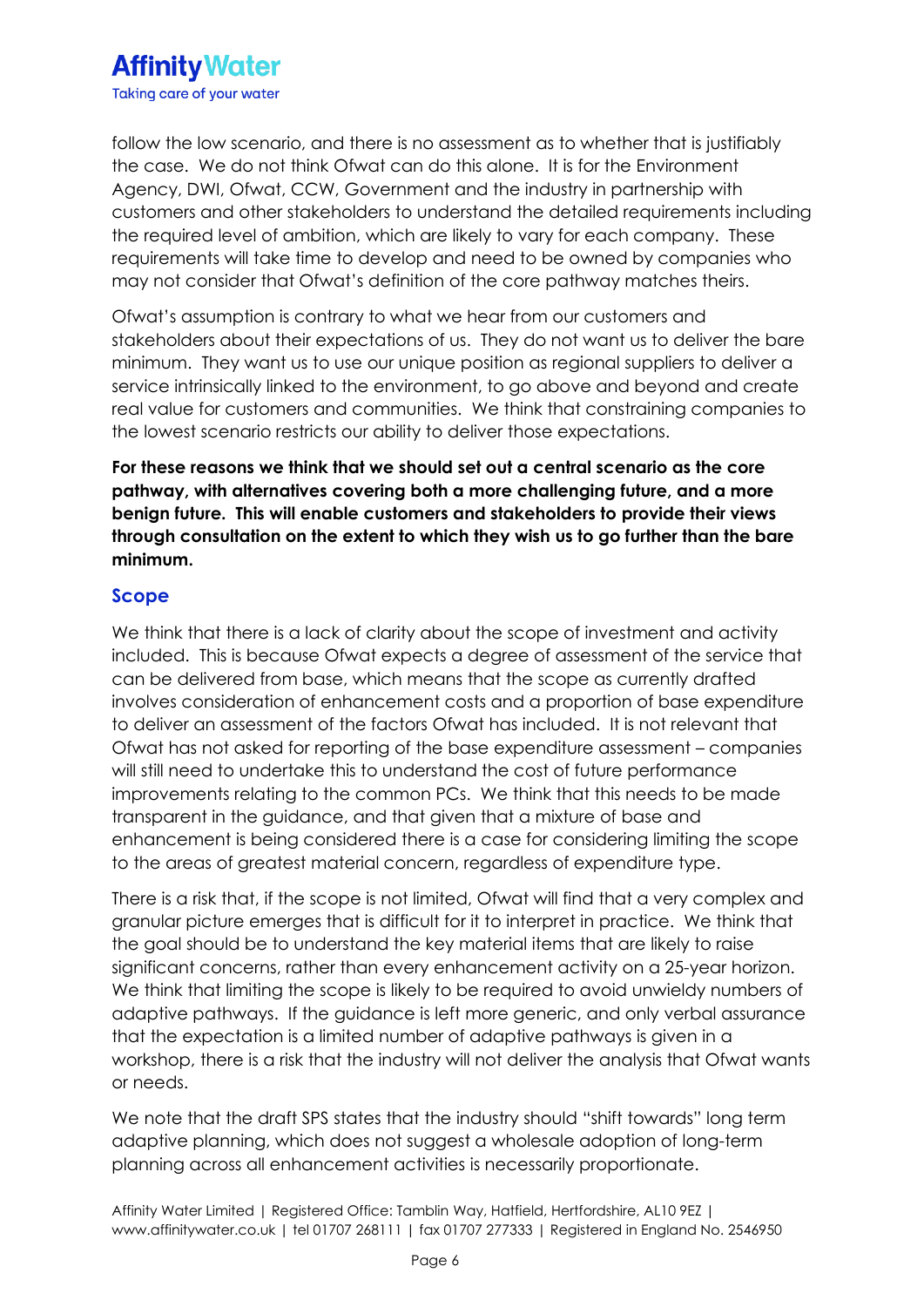We want to see an assessment by activity type (e.g. by individual PC, and by investment type) of whether Ofwat's concerns can be addressed through assessment of plans for the 2025-30 period, or whether the activity would benefit from a 25 year view, and if so why that is the case.

We think that, in the interests of simplification, the scope should be limited to a subset of enhancement totex (and any associated delivery in base) that:

- Is likely to be sufficiently material in size (e.g. >£100m totex) that introducing alternative adaptive pathways could make a significant change to the scale of our future plans, and it is therefore proportionate to consider in the long term.
- Is likely to have a significant sensitivity to uncertainty, so that scenario analysis is a valuable test for the category of investment, to establish the robustness of plans and is therefore likely to impact the two alternative adaptive pathways we set out above.
- Minimise the scope that is not already included and costed in one of the existing long term planning frameworks (i.e. the WRMP and DWMP frameworks).

We think that the long-term delivery strategies need to be targeted towards the areas of greatest concern to Ofwat to avoid excessive burden being placed on the companies for limited benefit to society.

We propose that the scope could be limited to the following categories of expenditure, which we believe would address Ofwat's key concerns and represent a reduction on the burden proposed in Ofwat's discussion paper:

- A subset of the common performance commitments, limited to those where customers or policymakers have indicated that a step change in performance is required or particular sensitivity to environmental or societal factors.
- Investments to achieve net zero operational and embedded greenhouse gas emissions.
- Investments set out in the WRMP.
- Potentially lead pipe replacement where there is uncertainty about future policy direction, and about societal response to a programme of replacing customers' internal pipework.

**For these reasons we think that the scope should include only those common PCs where a significant step change in performance is supported by customers or policymakers, the WRMP and potentially lead pipe replacement.**

## **Scenarios**

We agree that it is useful to use scenarios to help develop and test strategies for the long term. This approach is set out in the Water Resources Planning Guideline which we are following in developing our WRMP24.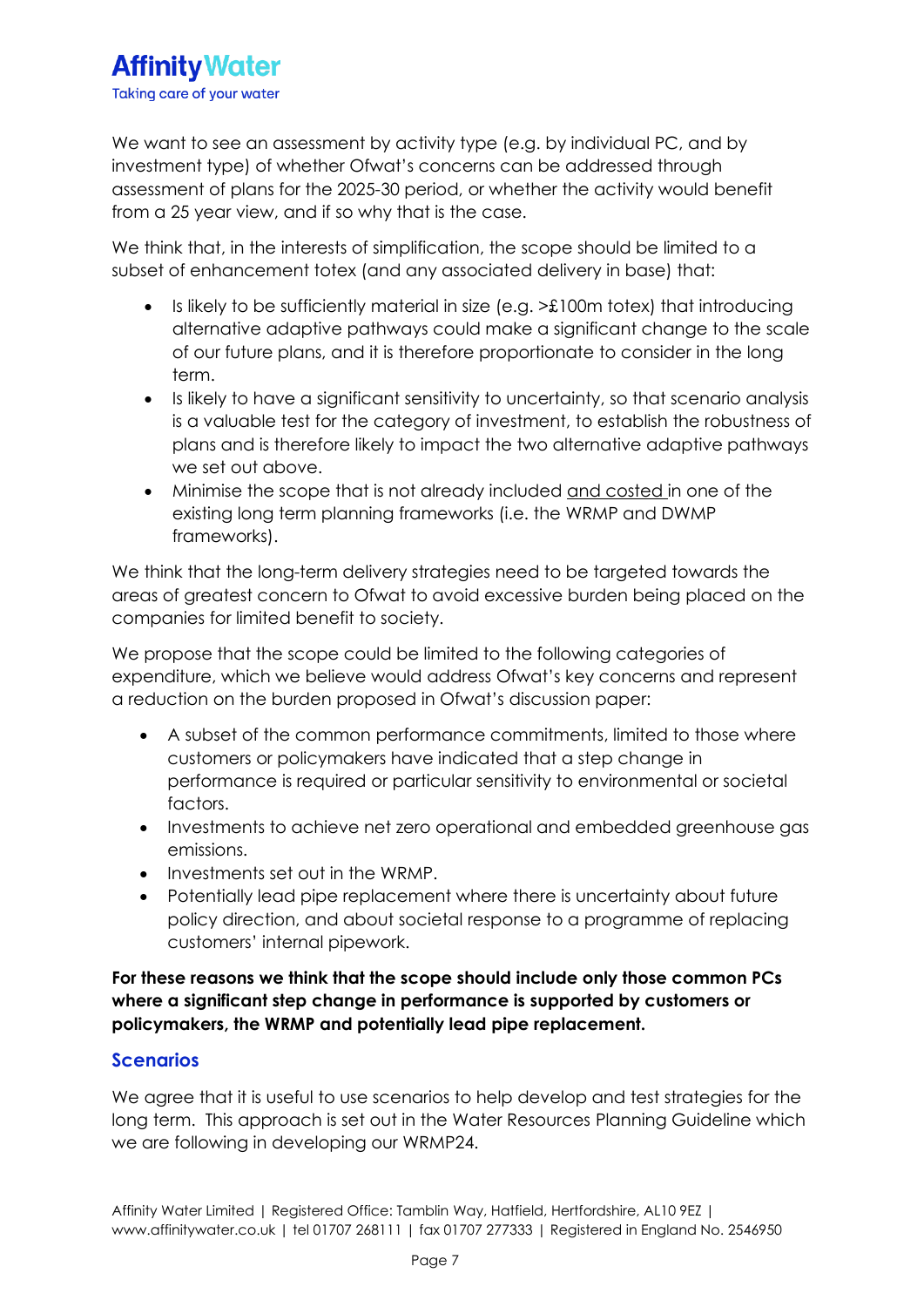# **Affinity Water** Taking care of your water

We are concerned that the scenarios set out by Ofwat are different from those required by the planning guidelines. In particular, the list of considerations in section 9.2 of the Water Resources Planning Guideline emphasises societal benefits (such as improvements to public health and wellbeing) which we think are not reflected in any depth in the scenarios Ofwat sets out. It is also unclear how Ofwat considered the extent to which the scenarios are consistent with the considerations set out in section 10.9 of the Water Resources Planning Guideline. We think that it is important to reconcile with existing adaptive planning methodologies and practice (e.g. through the regional planning groups) in the interests of reducing the regulatory burden and making the PR24 long term delivery strategies as consistent as possible with other plans. We want to see Ofwat scenario planning guidance that maps closely to the requirements of the WRMP, which is a statutory document. We are particularly concerned that if a different approach is taken to scenarios, this could undermine consistency with the regional plans, which will be finalised at the time Ofwat assesses business plans, and potentially lead to AMP8 performance expectations that differ from those in the WRMP. Inconsistencies in approach between the two could undermine our case of need, particularly with regard to whether the core pathway assumptions are appropriate for our operating area and circumstances.

We consider that societal benefits should be considered broadly. Societal benefits are more than affordability and vulnerability, this should be about considering potential levels of utility to our entire customer base and evaluating whether there are trade-offs with environmental outcomes.

We note and agree with the characteristics of useful scenarios for planning in section 3.2. However, we do not think that Ofwat's scenarios conform to these characteristics. In particular:

- The technology scenarios are almost completely driven by water companies' own strategies and plans, and so are not exogenous.
- The technology scenarios are not materially different from each other in a number of aspects, for example a five-year difference in the timeline for implementing smart water networks, and ten years separating the adoption of low emissions fleet.
- The high technology scenario assumption on smart metering does not seem to represent a high technology scenario, given that Affinity Water is planning 100% smart metering by 2035, fifteen years ahead of the timing suggested by Ofwat.
- Technological change is inherently uncertain, and therefore seeking to define technology scenarios up front in a granular manner is not likely to lead to an optimal solution, given that unforeseen innovations are highly likely to arise. We do not consider the technology scenario to be simple in nature when considered more deeply.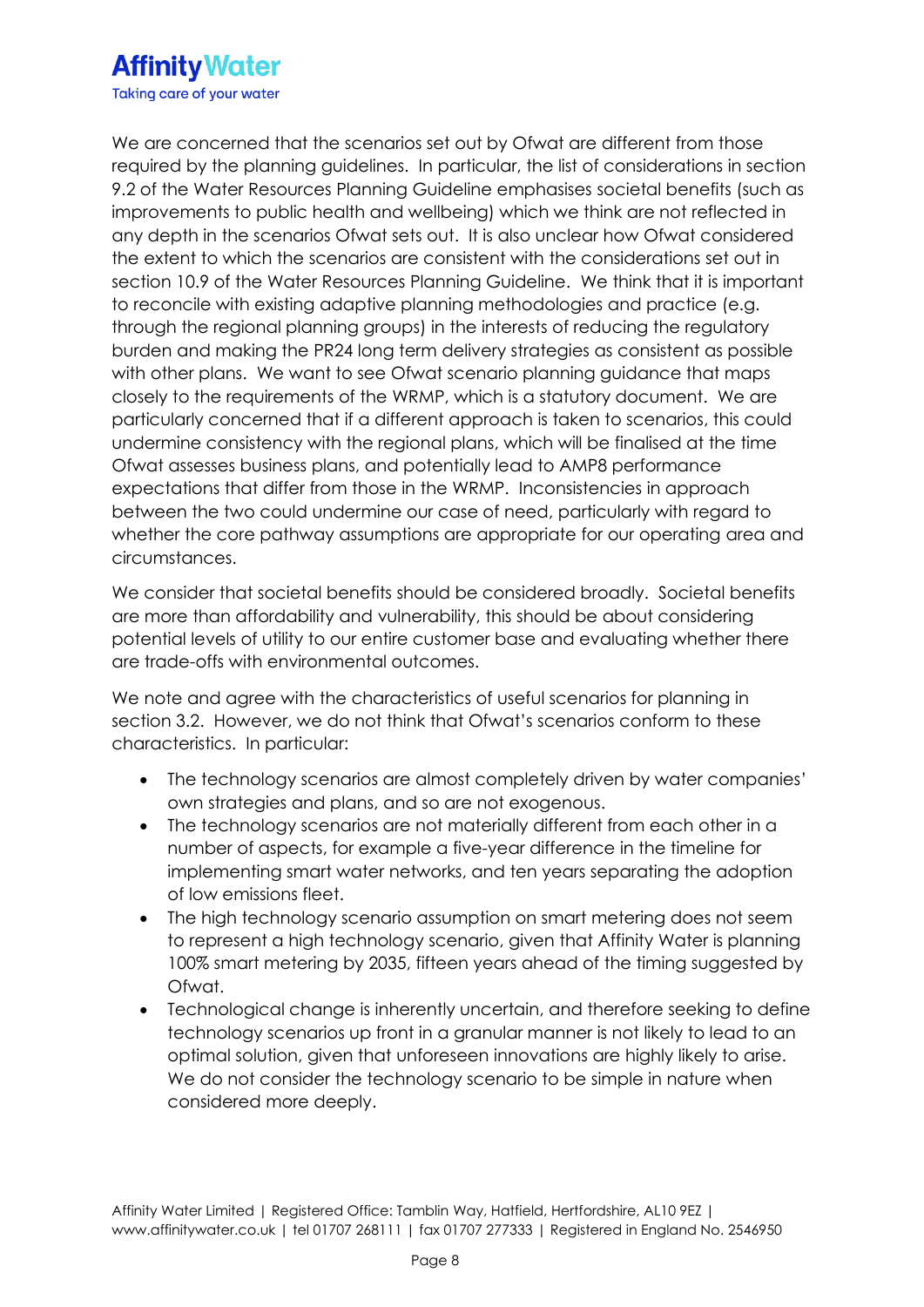- The climate change scenarios companies are directed to use are intended to be tailored to companies' geographical regions in contradiction to the principle that scenarios should be national.
- The demand scenarios do not consider any step changes in demand, from causes other than population growth and legislation, such as those seen in the Covid pandemic. There is a probability that we could see a further step change, either to increase or decrease demand due to unforeseen 'black swan' type world events in the next 25 years, including the possibility of mass migration to Northern Europe. Indeed, as our global society becomes ever more interconnected and complex, such events are increasing in frequency.

We consider that, as a point of principle, the use of a technology scenario is flawed, as technology is more often the result or an output of a scenario. It is an enabler rather than a driver. We also do not think that the implicit assumption in the paper, which is that increased technology leads to lower bills, is true. We have already seen this with leakage reduction, in that every company is already well beyond the economic level of leakage control, and we think that assuming a high technology scenario will cost customers less is incorrect.

Finally, Ofwat states that it will expect companies to 'clearly demonstrate' using scenarios that the long-term strategy is likely to deliver its ambitions, but it is not clear how Ofwat will assess whether companies have done that, what the output of the testing should look like, and what the impact is if companies are found to have fallen short. We think Ofwat needs to be clearer about how the assessment of the long-term strategies will dovetail into the assessment of business plans at PR24.

**For these reasons we propose a simpler two-by-two matrix of scenarios to assess strategies. We propose these are based on environmental and societal axes, and that technology is recognised as an enabler and/or an outcome rather than a scenario in its own right.** 

### **Regulatory process and impact assessment**

We have a number of concerns over the current proposals. The need for Board assurance effectively extends the business planning process from a five year horizon (with a look forward a further five years) onto a 25 year horizon, creating a considerable additional workload. We view this approach as a fundamental, wideranging and significant addition to the regulatory approach to price reviews.

As a minimum, we would expect there to be a regulatory impact assessment for this significant policy change, which would set out the rationale for change, evidence for why change is needed, and an assessment of the effectiveness of that change. As set out in The Better Regulation Framework, the first stage of an impact assessment should include setting out all of the policy options, with an estimate of the impact of each of these. These should then be consulted on, whereas in this discussion paper only a single approach is set out with guidance presented as a near final version.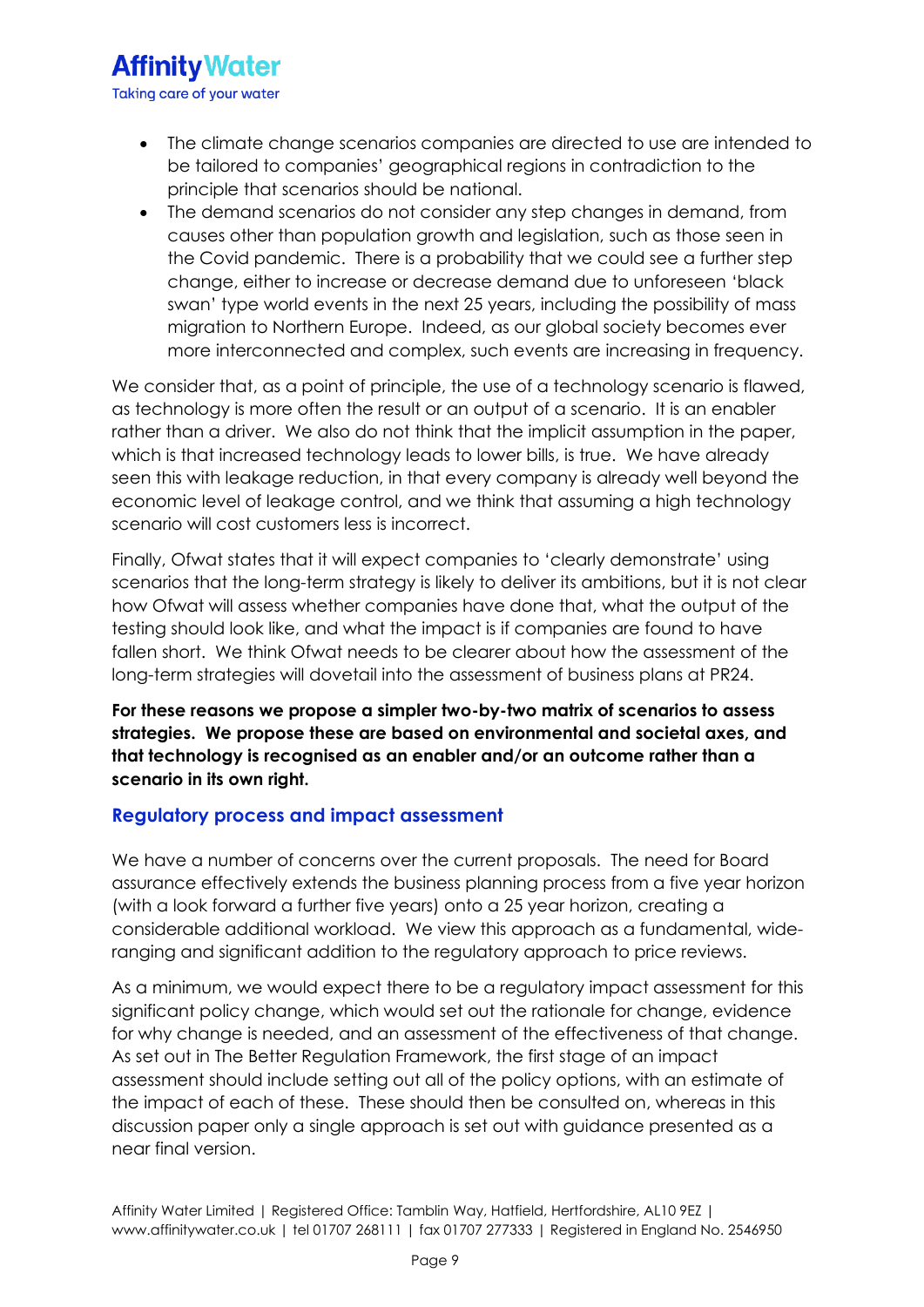# **Affinity Water** Taking care of your water

In addition, in the consultation Reforming the Better Regulation Framework carried out between July and October 2021, the principle of regulatory offsetting is considered, as a way to ensure regulatory burdens remain proportionate and value for money for both individual customers and for the economy in general. There has been no meaningful consideration of options, consultation or assessment of burden for these proposals, and no consideration of reduction in burden in this document or any of the other discussion and consultation documents issued during November and December 2021.

As a result, we believe the proposals as currently set out in the discussion paper represent a disproportionate burden on companies, particularly smaller companies. Ofwat has not sought to assess or quantify whether there is a benefit for customers and relies on assertion that this is the case.

In addition to our concerns over regard to the principles of better regulation, we have a number of concerns over the process Ofwat has followed. The proposals have been presented as a discussion paper rather than a consultation, and with very little opportunity for companies to contribute to its development. Companies were offered a single seat at two meetings to discuss the proposals ahead of the discussion paper being published, with very little information to enable them to propose the most suitable delegate or prepare meaningfully. The workshop following publication of the discussion paper was limited to one hour long, and it was not possible to answer all of the industry's questions in the time given, demonstrating that the time allowed was insufficient.

The paper was issued at the same time as a number of other PR24 documents, very near to Christmas, with relatively short deadlines for comments to be received. We would have expected this paper to be a formal consultation, and we would have expected the deadline for response to have been at least that of a consultation, i.e. 12 weeks. We note that an extension was granted, however that this left the consultation period still significantly less than 12 weeks and we think that this falls short of the level of openness we would expect of a change of this magnitude.

We also consider that the timing of development of Ofwat's approach is not optimal. If the guidance for long term delivery strategies had been made available on the same timeline as the Water Resources Planning Guideline and guidance for the DWMPs, the industry would have been better enabled to harmonise their approach between PR24 and other long term planning frameworks. The current timing means that we are in discussions about how to accommodate Ofwat's guidance, which is only available in draft, into regional WRMPs that are already in flight (and ready for public consultation), and where the final guidance will not be available to us when we publish our draft WRMP.

These circumstances, combined with the nature and scale of the change that is being proposed, means that there is a risk of major changes to the regulatory framework being pushed through without sufficient time for companies to consider and respond to appropriately. We think it is important for all parties to acknowledge